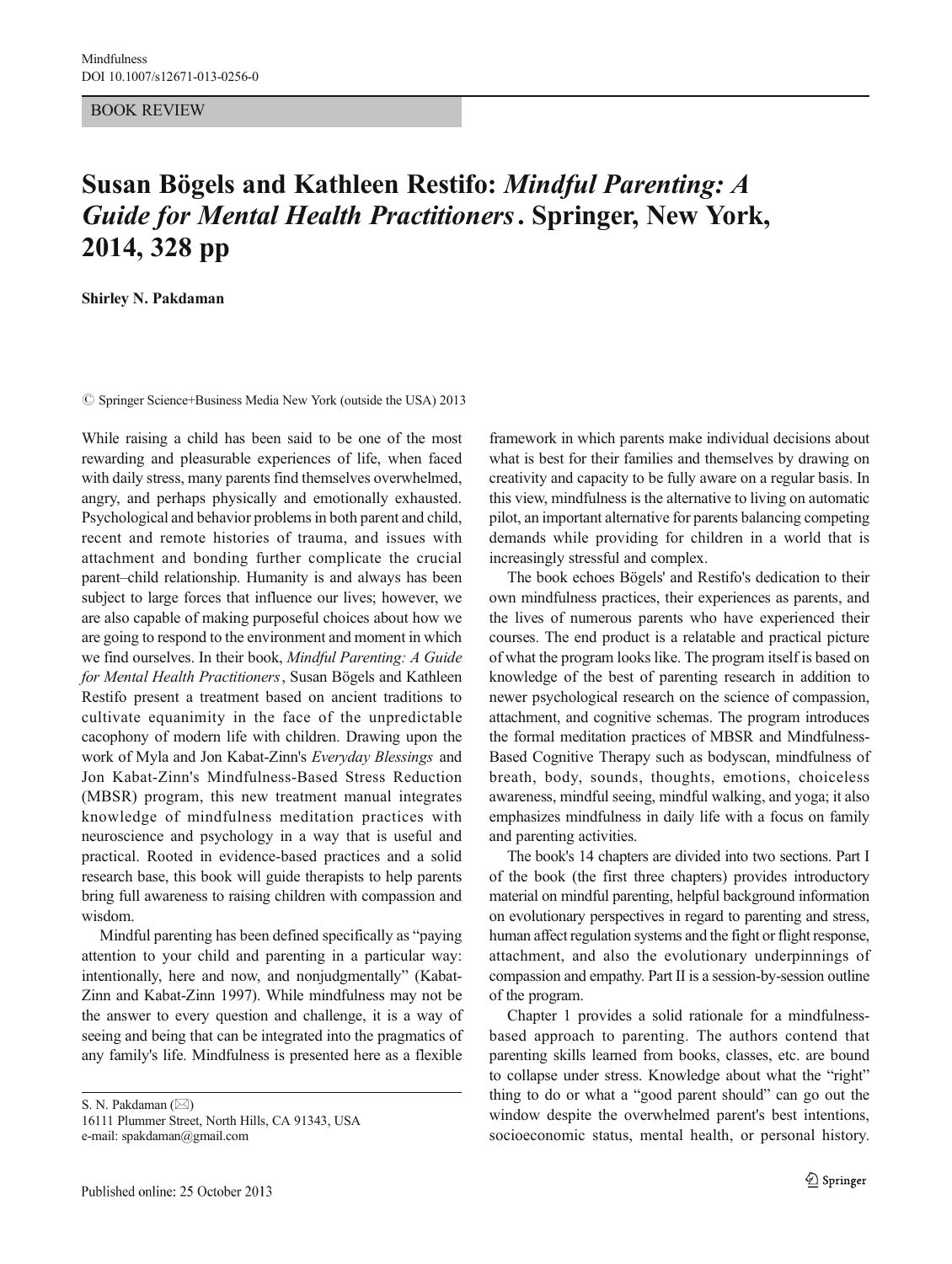This can be an additional source of stress and self-judgment for parents, especially those who find themselves repeating their parents' mistakes, exactly what they swore to themselves they would never do. The authors also cite studies demonstrating that parent training focused on child behavior is found to be less effective when the parent suffers from mental health problems, underscoring the importance of addressing parents' own suffering, stress, and symptoms in the process of improving family functioning.

The authors recognized a need for such an orientation when noticing from their groups and own personal experiences, just how easy it is for a stressful situation between a parent and child to erupt into a very emotional exchange. These seemingly automatic interactions often ended up in the child and/or parent responding in anger and hurt, further escalating a cycle of negative interaction and emotions. Such automatic reactions are mediated by the brain's reactions to perceived threat, an automatic and evolutionary, but no longer adaptive, mechanism. Automatic responses to threat in parenting were observed to be often triggered by a recreation of patterns of experience from the parent's own childhood. The authors propose that bringing mindful awareness to interactions with children can lead to examining whether the most heated reactions to their child have connections to difficult or unresolved patterns in their own childhood and doing this with curiosity and openness. Awareness of any possible connection can free the parent to be more present in the actual reality of the situation at hand, more empathic towards their child, and more compassionate towards their own reactions and pain. Such mindfulness and compassion also empower parents to prevent intergenerational transmission of dysfunctional parenting and attachment patterns.

In Chapter 2, the authors use lessons from our evolutionary history to illustrate that it is both crucial to take care of ourselves as well as our children. Accepting our limits without putting judgment on ourselves allows us to be creative about finding sufficient resources to raise children, including seeking help from others. Human children are costly and require significant caretaking responsibility; there is no way that our species would have survived and evolved if mothers raised children absolutely alone. Historically, fathers, grandmothers, as well as communities have helped raise children. Many parents feel they should be able to cope with parenting along with their other responsibilities, regardless of the amount of help they have. However, while parents may think they can handle it all, they may simultaneously feel stressed, depressed, guilty, or overwhelmed. In the mindful parenting paradigm, such feelings of distress are not viewed as pathology but rather a signal of need, perhaps a need for emotional or social support. Human systems to avoid threat, the drive to achieve, and to pursue contentment/affiliation are also seen as interconnected needs that we can observe and keep in balance through mindful awareness. The authors also

highlight the importance of attachment in parenting relationships, noting that it can be developed through mindful states, touch, and even reflecting on one's own attachment and understanding the emotional impact it has on present relationships. Human beings cannot help feeling fear and aggression just as much as we cannot help feeling and acting compassionately; we are hard wired to do both. Mindfulness offers the possibility of choosing one's own course of action, purposefully, and with eyes wide open.

In Chapter 3, the authors detail the results of three phases of research on their program. The results of three clinical trials of this program indicate that Mindful Parenting helps reduce emotional problems in both parent and child, reduce behavior problems in children, and reduce parenting stress and parental reactivity to stress. Tests of the latest version, as presented in this manual, demonstrated large effect sizes and significant and substantial improvements in mindful parenting, parental experiential avoidance, and general mindfulness. Such findings can lead to parents developing a stronger bond with children and increasing ability to solve conflict, along with the capacity to more fully experience joys in the parent–child relationship.

Part II details a session-by-session guide through the 8 week Mindful Parenting program. The aim of the program is enabling participants to parent their children from the place they and their children are in, moment-by-moment, rather than striving towards some idea of how things could or should be. Core mindfulness skills are elegantly threaded through group exercises and education about parenting and stress. Chapter 4 presents an overview and guidelines for the Mindful Parenting program. Readers are reminded of the program's main aims from parents' self-report of how this program has helped them and also results from the research. A helpful table displays the themes of each session, in-session formal practice, in-session mindful parenting exercises, and assigned home practice.

The first session of the program is described in Chapter 5. Here, parents are invited to bring awareness to the tendency to parent on automatic pilot. This phenomenon is presented in a nonjudgmental way: automatic parenting can occur at any time whether it be during times of stress (and can be connected to the fight/flight/freeze stress reaction) or in daily interactions. Herein lies the main rationale of the course: parents can learn to pause before reacting, even under stress, and choose to respond with intention. Those familiar with MBSR and other mindfulness-based therapies will be delighted by a variation on the raisin exercise; after parents do the raisin exercise in class, they are invited to experience their child as a raisin at home and discover what it is like to experience this child fully, mindfully, and presently. Through this homework assignment, parents may feel themselves open up to the full experience of this child and what it is like to be in his/her presence and to be his/her parent.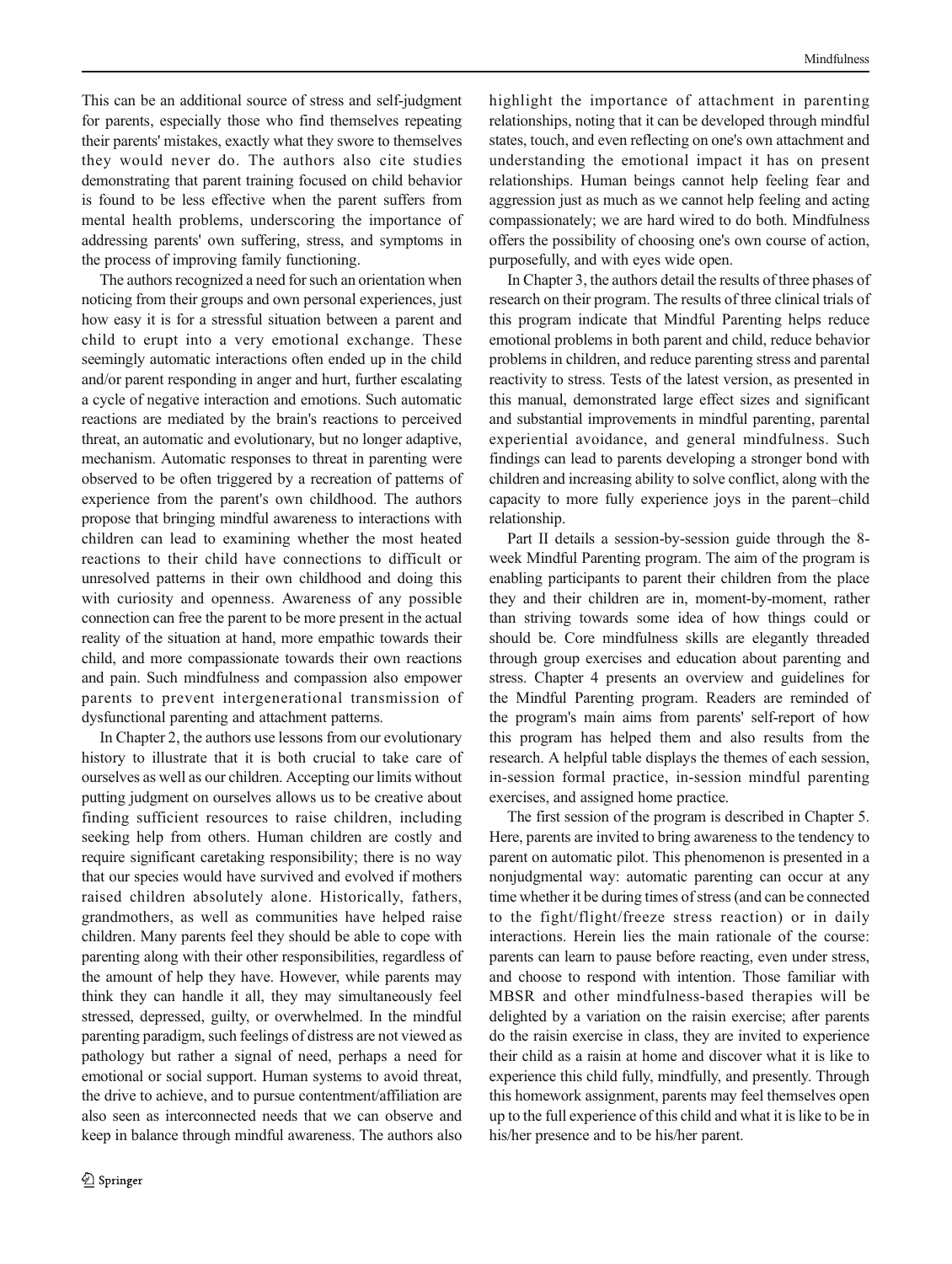In Chapter 6, parents are given the opportunity to share what it was like to experience their child in his/her entirety, not just the child's difficulties, but the child as an individual with many facets, strengths, and struggles of their own. Some parents may have difficulty with this exercise and may become aware of how they hold a presumptuous view of their child, which may not reflect the totality of who that child is as a human being. The tendency to view the child in a negative light, as a diagnosis or label is explored. Also, presented in this chapter, not coincidentally, is the attitude of kindness. Here, kindness and sympathy toward their child or themselves as parents who have stressors and struggles are realistic and achievable alternatives to judgment.

Chapter 7 emphasizes how important it is for parents to reconnect with their bodies as parents. Tuning into themselves and taking care of themselves is the first step to tuning into and taking care of children. Often, the body sends early signals that are signs of parenting stress. Observing these signals is key in becoming grounded in the present moment, enabling parents to take a pause in between a stressful stimulus and choosing the best course of action for that child and situation in the moment. Parents are also reminded here to take care of themselves physically, to know and be compassionate towards their bodies' physical limits, and to experience pleasurable sensations. Mindful practice of gentle yoga is introduced here as a way to familiarize parents with the sensation of approaching a limit, appreciating the work the body does, experiencing physical sensations as they arise, and ultimately is a metaphor for being accepting and compassionate towards the self and experiences one finds themselves in.

Building on the previous session, Chapter 8 discusses awareness as the key to responding, rather than reacting, to parenting stress. Parents are asked to sit in a 20-min meditation focusing on breath, the body, sounds, and thoughts. Through this exercise, parents learn to become aware of stress in the body and mind and to accept it rather than push it away. Options for responding under stress are demonstrated through a humorous exercise in which parents see that while they may be predisposed to fight, flee, or freeze, mindful awareness creates a space in which it is possible to dance with stressful situations. Here, the dance is seen as a metaphor for establishing awareness then responding to challenges creatively and intentionally. The 3-Minute Breathing Space is introduced as a way to cultivate a sense of spaciousness in the face of what may seem to be stifling challenges. Many parents reported that this exercise was the most useful of all presented in the program. This chapter corresponds to the midpoint in the program, and participants are asked to complete a halfway evaluation.

Chapter 9 details a challenging and transcendent aspect of parenting: the possibility of giving our children something different than what we had, perhaps a better experience, and through this, heal from our own childhood experiences. When

parents are emotionally triggered by children, they are prone to shifting into child-like modes or schemas of their own attachment or relationship patterns. Through mindfulness, parents can become aware of and explore patterns in the parent–child relationship and notice whether they are similar to patterns from their own childhood. Once this is noticed, parents then have the choice to disengage from emotional overreactions to their children and make choices based on the type of parent they want to be instead of repeating their parents' behavior or mistakes. The practice in this session emphasizes holding emotions gently, practicing the 3-Minute Breathing Space when the child is the most misbehaved, and extending self-compassion and acceptance to ourselves to heal the hurt of our inner child when triggered.

Chapter 10 corresponds to session 6. In this session, parent–child conflicts are reframed as opportunities for growing closer to the child. By using mindfulness to cultivate a sense of spaciousness, parents can learn to see beyond their own perspective only (which can narrow in times of stress) to a broader view, which includes their more expansive perspective, and also their child's perspective. Parents now have the opportunity to extend the practice of bringing compassion to themselves to bringing compassion to their child's emotional experience. An outdoor walking meditation expands awareness of the self and surroundings at the same time. By attuning to their own and the child's experience at the same time, new opportunities are created for growth and repair after a difficult conflict.

The theme of compassion is explored in two ways in Chapter 11. In this session, parents explore their inherent capacity to extend love and compassion to themselves and to others and also to view limit setting as a form of compassion. One way that parents can show their child love is by setting limits. As parents have learned to be attuned to their own limits (including physical limits and personal boundaries), they are more apt to be aware when these limits are crossed by their child and able to respond with awareness. In this view, limit setting provides structure and guidance for the child and is a form of self-care for the parent. Parents are also asked to explore issues they may have with setting limits that may stem from their own childhood experiences with a role play exercise in session and homework to set limits mindfully.

Chapter 12 describes the last session of the mindful parenting course. In this session, participants are asked to reflect on their experience of the course and what if anything has changed as a result of it. The authors are compassionately aware that for many participants finding the time to practice formal meditation is a struggle, that parents may have faced difficult emotions as a result of the exercises in the course, and still others may be frustrated if they have had a lack of progress at this point. Other parents may have had dramatic shifts in their experience of parenting and their perspective on their life and their children; some may also discuss ways their